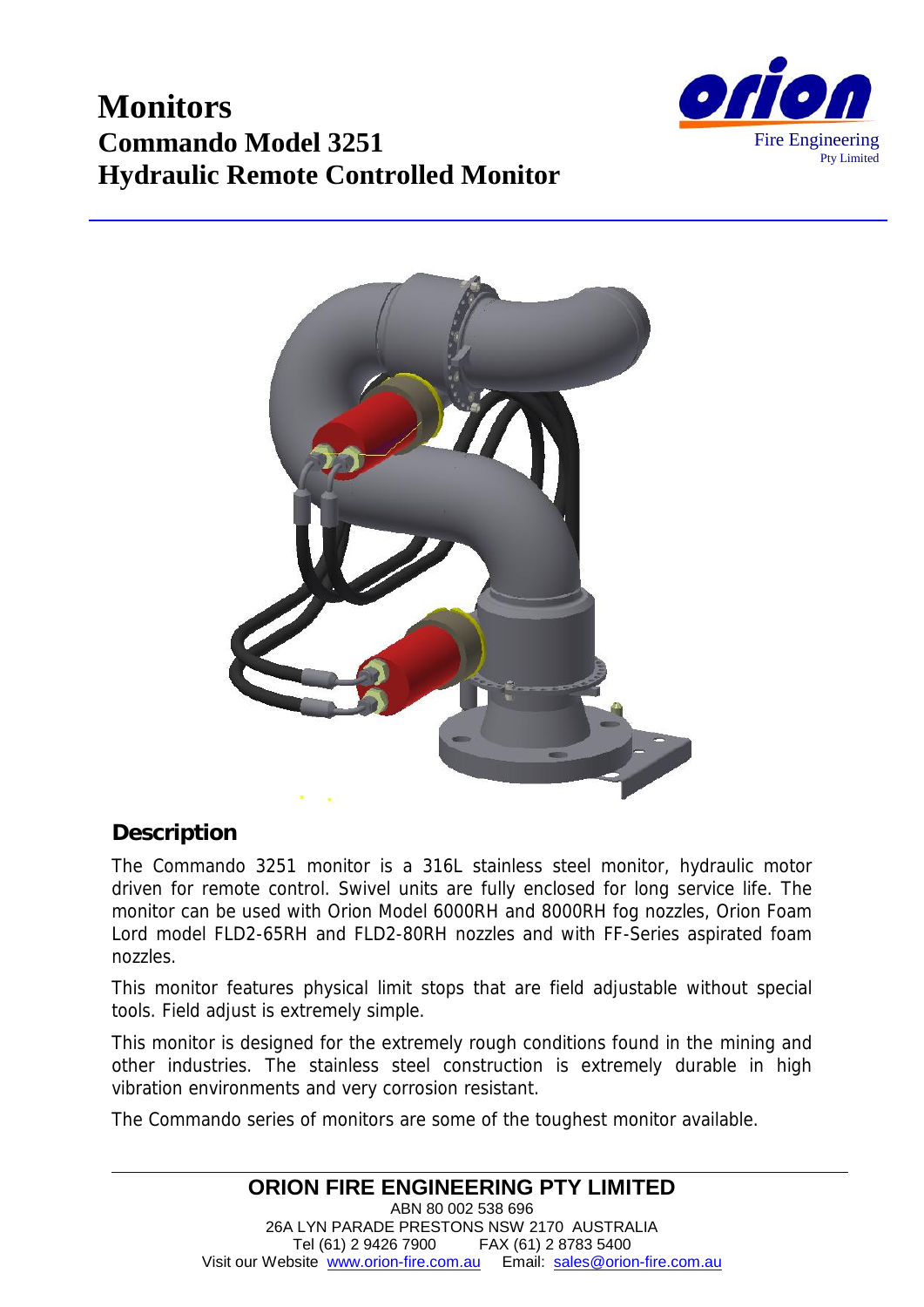# **Specifications**

| Maximum Recommended Flow:      | 4,500 lpm            |
|--------------------------------|----------------------|
| Horizontal Rotation:           | $350^\circ$          |
| Vertical Movement:             | $150^\circ$          |
| <b>Inlet Connection</b>        | Flanged 80mm Table E |
| <b>Outlet Connection</b>       | 65mm BSP Male        |
| Motor Current (each) - normal  | 2 Amp                |
| Motor Current (each) - maximum | 4 Amp                |







#### **ORION FIRE ENGINEERING PTY LIMITED** ABN 80 002 538 696 26A LYN PARADE PRESTONS NSW 2170 AUSTRALIA Tel (61) 2 9426 7900 FAX (61) 2 8783 5400 Visit our Website www.orion-fire.com.au Email: sales@orion-fire.com.au